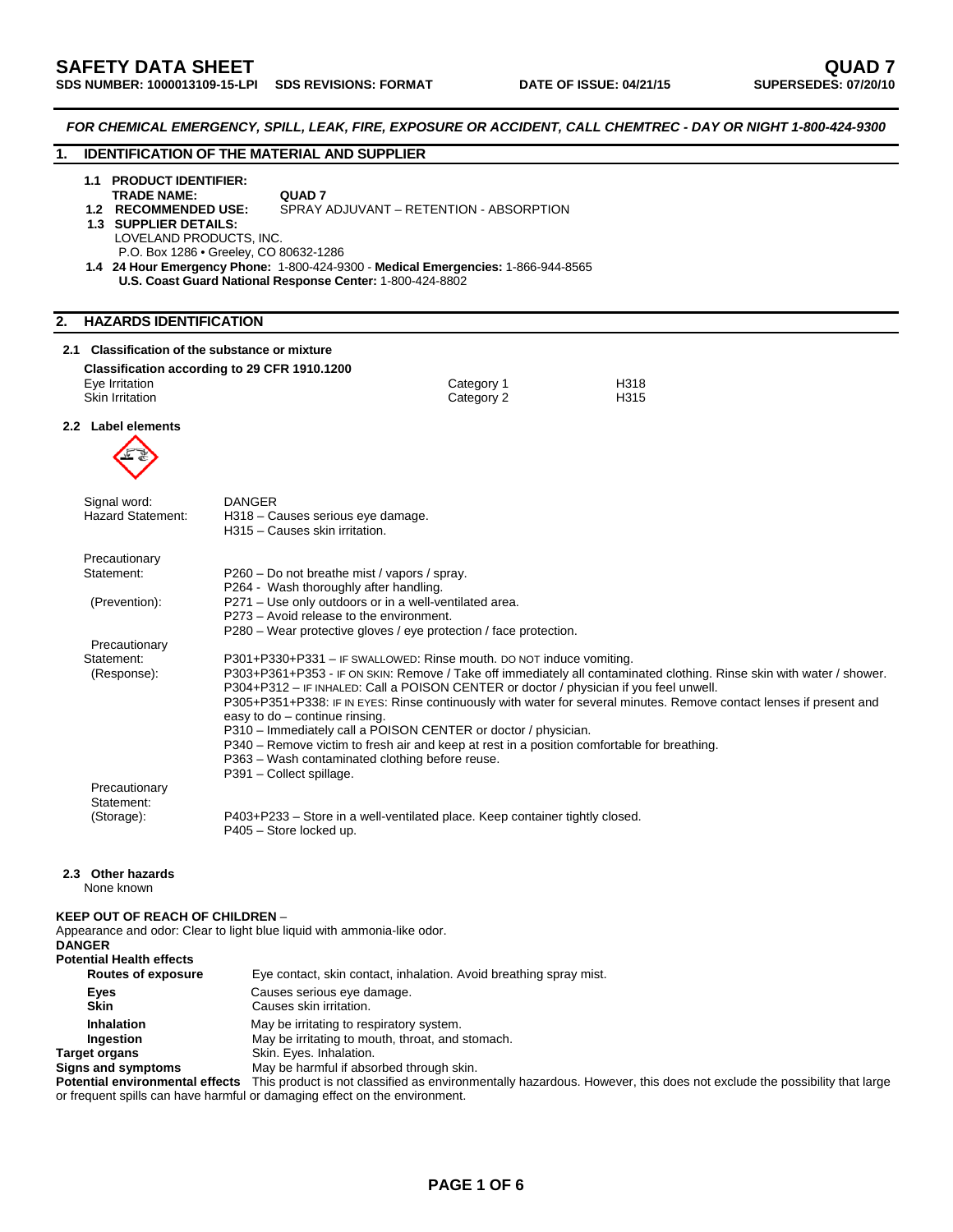## **3. COMPOSITION, INFORMATION ON INGREDIENTS**

#### **3.1 Substances**

#### **3.2 Mixtures**

#### **Classification according to 29 CFR 1910.1200**

| Chemical Name:                          | CAS No.    | Classification      | Concentration<br>[%] |
|-----------------------------------------|------------|---------------------|----------------------|
| Ammonium Nitrate and                    | 6484-52-2  | Eye Dam. 1; H318    | 42.00                |
| Alcohol ethoxylate<br>Other ingredients | 34398-01-1 | Skin Irrit.: 2 H315 | 58.00                |

## **4. FIRST AID MEASURES**

#### **4.1 Description of First Aid Measures**

General Advice: Get medical attention if symptoms occur.

| Eye contact:  | Hold eye open and rinse slowly and gently with water for 15-20 minutes. Remove contact lenses, if present, after the first 5<br>minutes, then continue rinsing eye. Call a poison control center or doctor for treatment advice.                                              |
|---------------|-------------------------------------------------------------------------------------------------------------------------------------------------------------------------------------------------------------------------------------------------------------------------------|
| Skin contact: | Take off contaminated clothing. Rinse skin immediately with plenty of water for 15-20 minutes. Call a poison control center or<br>doctor for treatment advice.                                                                                                                |
| Ingestion:    | Call a poison control center or doctor immediately for treatment advice. Have person sip a glass of water if able to<br>swallow. Do not induce vomiting unless told to do so by a poison control centre or doctor. Do not give anything by mouth<br>to an unconscious person. |
| Inhalation:   | Move person to fresh air. If person is not breathing, call 911 or an ambulance, then give artificial respiration, preferable by<br>mouth-to-mouth, if possible. Call a poison control center or doctor for treatment advice.                                                  |

#### **4.2 Most Important Symptoms and Effects, Acute and Delayed**

Symptoms: Inhalation: May cause respiratory irritation.

Eyes: Causes serious eye damage.

Skin: Causes skin irritation.

### **4.3 Immediate Medical Attention and Special Treatment**

Treatment: Treat symptomatically. Symptoms may be delayed.  **FOR A MEDICAL EMERGENCY INVOLVING THIS PRODUCT CALL: 1-866-944-8565** 

Take container, label or product name with you when seeking medical attention.

NOTES TO PHYSICIAN: Probable mucosal damage may contraindicate the use of gastric lavage. No specific antidote. Treatment of exposure should be directed at the control of symptoms and the clinical condition of the patient.

## **5. FIRE FIGHTING MEASURES**

#### **5.1 EXTINGUISHING MEDIA:**<br>Suitable Extinguishing Media: Dry chemical, carbon dioxide (CO<sub>2</sub>), alcohol foam, foam, water spray or fog. Do not use water jet as this will spread the fire. **5.2 SPECIAL HAZARDS ARISING FROM THE SUBSTANCE OR MIXTURE:**

- Specific Hazards During Firefighting: During a fire, hazardous by-products can be released.
- **5.3 SPECIAL PROTECTIVE EQUIPMENT AND PRECAUTIONS FOR FIREFIGHTERS**  Special Protective Equipment for Firefighters: Self-contained breathing apparatus and full protective gear should be worn in fighting large fires involving chemicals. Use water spray to keep fire exposed containers cool. Keep people away. Isolate fire and deny unnecessary entry.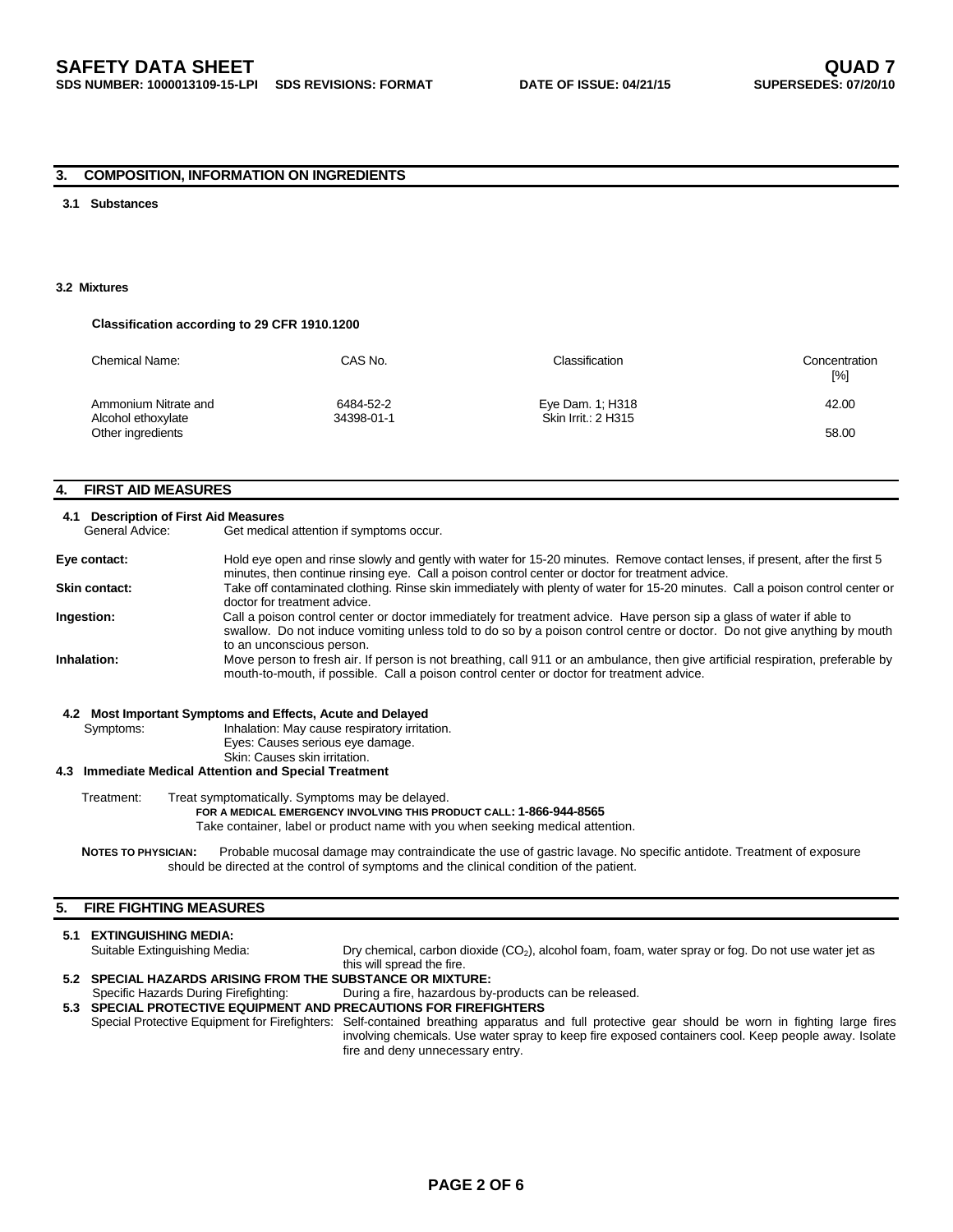## **6. ACCIDENTAL RELEASE MEASURES**

# **6.1 PERSONAL PRECAUTIONS, PROTECTIVE EQUIPMENT AND EMERGENCY PROCEDURES**

| <b>Personal Precautions:</b>                           | Avoid inhalation of vapors and spray mist and contact with skin and eyes. Ensure adequate ventilation.<br>Wear suitable protective clothing.                                                                                                                                                                                                                                                                                                               |
|--------------------------------------------------------|------------------------------------------------------------------------------------------------------------------------------------------------------------------------------------------------------------------------------------------------------------------------------------------------------------------------------------------------------------------------------------------------------------------------------------------------------------|
| <b>6.2 ENVIRONMENTAL PRECAUTIONS</b>                   |                                                                                                                                                                                                                                                                                                                                                                                                                                                            |
|                                                        |                                                                                                                                                                                                                                                                                                                                                                                                                                                            |
| <b>Environmental Precautions:</b>                      | Prevent further leakage or spillage if safe to do so. Do not contaminate water. Do not allow to enter                                                                                                                                                                                                                                                                                                                                                      |
|                                                        | drains, sewers, or watercourses.                                                                                                                                                                                                                                                                                                                                                                                                                           |
| 6.3 METHODS AND MATERIALS FOR CONTAINMENT AND CLEAN-UP |                                                                                                                                                                                                                                                                                                                                                                                                                                                            |
| Methods for Clean-Up:                                  | Large Spills: Stop the flow of material, if this is without risk. Dike the spilled material, where this is<br>possible. Absorb in vermiculite, dry sand or earth and place into containers. After removal flush<br>contaminated area thoroughly with water.<br>Small Spills: Wipe up with absorbent material (e.g. cloth, fleece). Clean surface thoroughly to<br>Remove residual contamination.<br>Never return spills to original containers for re-use. |
|                                                        |                                                                                                                                                                                                                                                                                                                                                                                                                                                            |

## **7. HANDLING AND STORAGE**

| <b>PRECAUTIONS FOR SAFE HANDLING:</b><br>Advice on Safe Handling: | and/or smoking. | Avoid inhalation of mists, vapors / spray and contact with eyes, skin and clothing. Do not breathe<br>mists or vapor. Wear personal protective equipment. Do not use in areas without adequate<br>ventilation. Avoid prolonged exposure. Wash thoroughly after handling. Do not empty into drains.<br>Handle and open container with care. Use care in handling/storage. Wash before eating, drinking |
|-------------------------------------------------------------------|-----------------|-------------------------------------------------------------------------------------------------------------------------------------------------------------------------------------------------------------------------------------------------------------------------------------------------------------------------------------------------------------------------------------------------------|
| <b>7.2 CONDITIONS FOR SAFE STORAGE:</b>                           |                 |                                                                                                                                                                                                                                                                                                                                                                                                       |
| Requirements for Storage Areas and Containers:                    |                 | Store in cool, dry place. Store in original container. Keep tightly closed. Do not reuse empty<br>container. Product will become thicker at cold temperatures but effectiveness will not be<br>affected. Warm product before use. Do not contaminate water, food or feed by storage or<br>disposal.                                                                                                   |

| 8. |                                                   | <b>EXPOSURE CONTROLS / PERSONAL PROTECTION</b>      |                                                                                                                                                                                                                                                                                                                                                                                                                                                                    |
|----|---------------------------------------------------|-----------------------------------------------------|--------------------------------------------------------------------------------------------------------------------------------------------------------------------------------------------------------------------------------------------------------------------------------------------------------------------------------------------------------------------------------------------------------------------------------------------------------------------|
|    | <b>8.1 CONTROL PARAMETERS:</b>                    |                                                     |                                                                                                                                                                                                                                                                                                                                                                                                                                                                    |
|    | <b>OCCUPATIONAL EXPOSURE LIMITS</b>               |                                                     |                                                                                                                                                                                                                                                                                                                                                                                                                                                                    |
|    | U.S. Workplace Exposure Level (ACGIH) TLVs        |                                                     |                                                                                                                                                                                                                                                                                                                                                                                                                                                                    |
|    | <b>Components</b>                                 | Type                                                | Value                                                                                                                                                                                                                                                                                                                                                                                                                                                              |
|    | No data available                                 |                                                     |                                                                                                                                                                                                                                                                                                                                                                                                                                                                    |
|    | U.S. Workplace Exposure Level (OSHA) PELs         |                                                     |                                                                                                                                                                                                                                                                                                                                                                                                                                                                    |
|    | <b>Components</b>                                 | <b>Type</b>                                         | Value                                                                                                                                                                                                                                                                                                                                                                                                                                                              |
|    | No data available                                 |                                                     |                                                                                                                                                                                                                                                                                                                                                                                                                                                                    |
|    | <b>Biological limit values</b>                    |                                                     |                                                                                                                                                                                                                                                                                                                                                                                                                                                                    |
|    |                                                   | <b>ACGIH Biological Exposure Indices</b>            |                                                                                                                                                                                                                                                                                                                                                                                                                                                                    |
|    | <b>Components</b>                                 | Value                                               | <b>Specimen</b>                                                                                                                                                                                                                                                                                                                                                                                                                                                    |
|    | No data available                                 |                                                     |                                                                                                                                                                                                                                                                                                                                                                                                                                                                    |
|    |                                                   |                                                     |                                                                                                                                                                                                                                                                                                                                                                                                                                                                    |
|    | <b>8.2 EXPOSURE CONTROLS:</b>                     |                                                     |                                                                                                                                                                                                                                                                                                                                                                                                                                                                    |
|    | <b>Engineering Measures</b>                       |                                                     |                                                                                                                                                                                                                                                                                                                                                                                                                                                                    |
|    | mists. Provide eyewash station and safety shower. |                                                     | Provide adequate general and local exhaust ventilation. Observe Occupational Exposure Limits and minimize the risk of inhalation of vapors and spray                                                                                                                                                                                                                                                                                                               |
|    | <b>Individual Protection Measures:</b>            |                                                     |                                                                                                                                                                                                                                                                                                                                                                                                                                                                    |
|    | Eye / Face Protection:                            | Goggles or shielded safety glasses are recommended. |                                                                                                                                                                                                                                                                                                                                                                                                                                                                    |
|    | <b>Skin Protection:</b>                           | socks.                                              | Coveralls worn over long-sleeved shirt and long pants. Chemical-resistant gloves. Chemical-resistant footwear plus                                                                                                                                                                                                                                                                                                                                                 |
|    | <b>Respiratory Protection:</b>                    | protection if exposure concentrations are unknown.  | In case of inadequate ventilation or risk of inhalation of mists or vapors, use suitable respiratory equipment such as<br>MSHA/NIOSH TC-21C or NIOSH approved respirator with N, R, P or HE filter. Wear respiratory protection during<br>operations where spraying or misting occurs. If respirators are used, a program should be in place to assure<br>compliance with 29 CFR 1910.134, the OSHA Respiratory Protection standard. Wear air supplied respiratory |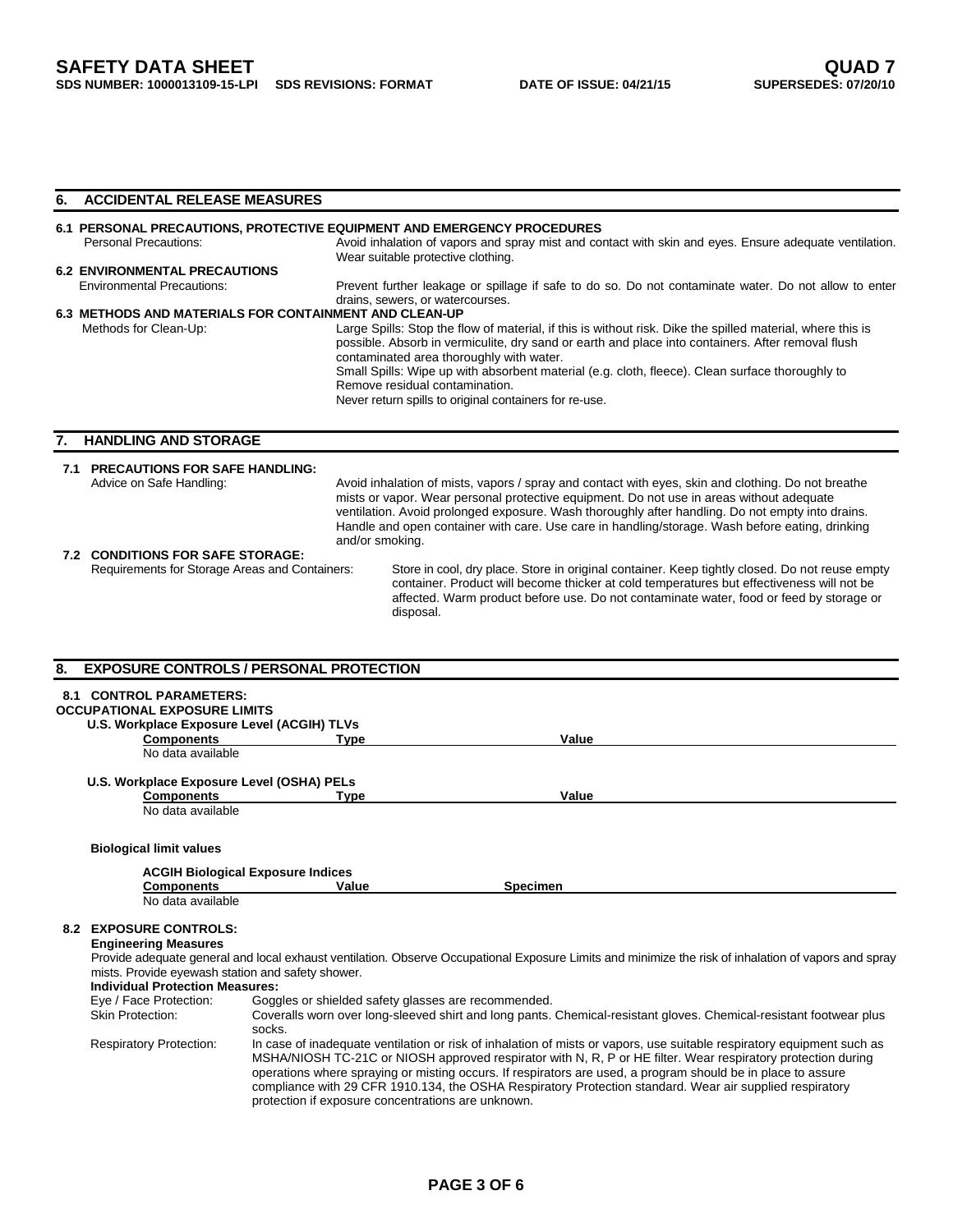## **9. PHYSICAL AND CHEMICAL PROPERTIES**

| 9.1   | APPEARANCE:                                                   | Liquid                                                                                              |  |  |
|-------|---------------------------------------------------------------|-----------------------------------------------------------------------------------------------------|--|--|
|       | ODOR:                                                         | Ammonia-like.                                                                                       |  |  |
|       | <b>ODOR THRESHOLD:</b>                                        | No data available.                                                                                  |  |  |
|       | COLOR:                                                        | Clear to light blue.                                                                                |  |  |
|       | pH:                                                           | 8.1 (1% solution)                                                                                   |  |  |
|       | MELTING POINT / FREEZING POINT: No data available             |                                                                                                     |  |  |
|       | <b>BOILING POINT:</b>                                         | No data available                                                                                   |  |  |
|       | <b>FLASH POINT:</b>                                           | $>212^{\circ}$ F ( $>100^{\circ}$ C) / SCC                                                          |  |  |
|       | FLAMMABILILITY (solid, gas): No data available.               |                                                                                                     |  |  |
|       |                                                               | UPPER / LOWER FLAMMABILITY OR EXPLOSIVE LIMITS: No data available.                                  |  |  |
|       | VAPOR PRESSURE: 20°C @ 17.5 mmHg.                             |                                                                                                     |  |  |
|       | SOLUBILITY: SOLUBILITY:                                       | Miscible                                                                                            |  |  |
|       | PARTITION CO-EFFICIENT, n-OCTANOL / WATER: No data available. |                                                                                                     |  |  |
|       | AUTO-IGNITION TEMPERATURE: No data available.                 |                                                                                                     |  |  |
|       | DECOMPOSITION TEMPERATURE: No data available                  |                                                                                                     |  |  |
|       | VISCOSITY, dynamic: No data available                         |                                                                                                     |  |  |
|       | SPECIFIC GRAVITY (Water = 1): $1.109$ g/ml                    |                                                                                                     |  |  |
|       | BULK DENSITY: NORTH THE SALE IS A STRUCK OF THE STRUCK.       | 9.25 lbs./gal / 1.109 kg/L                                                                          |  |  |
| Note: |                                                               | These physical data are typical values based on material tested but may vary from sample to sample. |  |  |

Typical values should not be construed as a guaranteed analysis of any specific lot or as specification items.

## **10. STABILITY AND REACTIVITY**

#### **10.1 REACTIVITY**

### Stable

## **10.2 CHEMICAL STABILITY**

#### Stable under normal temperature conditions **10.3 POSSIBILITY OF HAZARDOUS REACTIONS**

Reaction with incompatible metals will release dangerous hydrogen gas. Thermal decomposition in presence of air produces oxides of carbon, nitrogen, sulfur, and phosphorous. Will not polymerize.

## **10.4 CONDITIONS TO AVOID**

Contact with strong oxidizing agents, bases, acids, aldehydes, ketones, acrylates, organic anhydrides, organic halides, powdered metals. Copper represents the greatest contamination hazard.

## **10.5 INCOMPATIBILE MATERIALS**

 Strong oxidizing agents, bases, acids, aldehydes, ketones, acrylates, organic anhydrides, organic halides, powdered metals. Copper represents the greatest contamination hazard.

## **10.6 HAZARDOUS DECOMPOSITION PRODUCTS**

Ammonia, oxides of nitrogen, and oxides of carbon

## **11 TOXICOLOGICAL INFORMATION**

## **11.3 LIKELY ROUTES OF EXPOSURE**

Eye contact. Skin contact. **LC50 (rat):** 4.73 mg/L (24 HR) **LD<sub>50</sub> Oral (rat):** 4,630 mg/kg **LD<sub>50</sub> Dermal (rat): >2,000 mg/kg Acute Toxicity Estimates:** No data available **Skin Irritation (rabbit):** Slight irritant.  **Eye Irritation (rabbit):** Extremely irritating to the eye  **Specific Target Organ Toxicity:** Single exposure: No data available. **Aspiration:** No data available **Skin Sensitization (guinea pig):** Not a sensitizer  **Carcinogenicity:** No data available **Germ Cell Mutagenicity:** No data available **Interactive Effects:** None known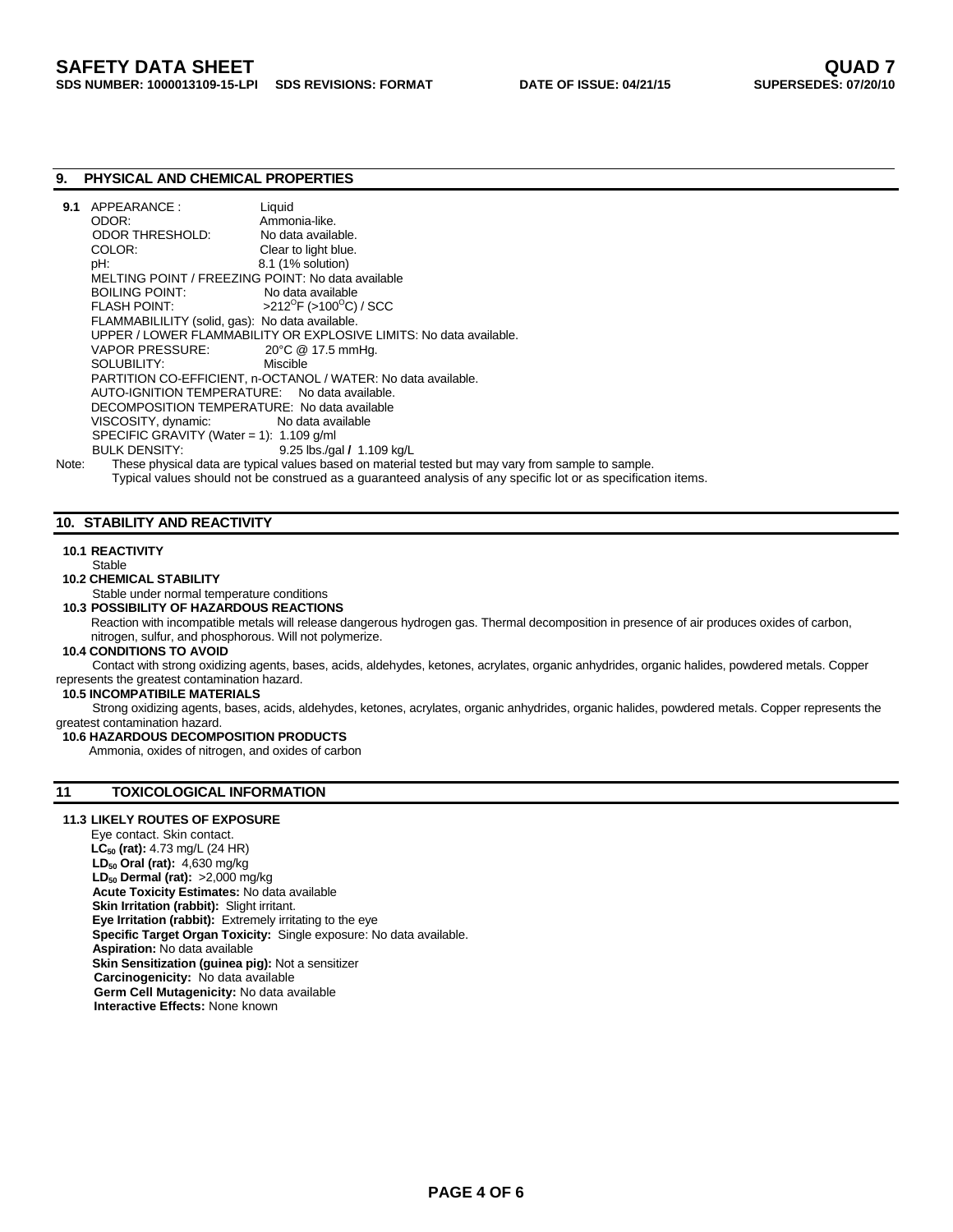#### **12 ECOLOGICAL INFORMATION**

#### **12.3 ECOTOXICITY**

The product is not classified as environmentally hazardous. However, this does not exclude the possibility that large or frequent spills can have a harmful or damaging effect on the environment. This product is not intended for use in aquatic settings. **Ecotoxicological Data** 

 **Species Test Results\_\_\_\_\_\_\_\_\_\_\_\_\_\_\_\_\_\_\_\_\_\_\_\_\_\_\_\_\_\_** 

No data available.

Drift or runoff may adversely affect non-target plants.

Do not apply directly to water.

Do not contaminate water when disposing of equipment wash water. Do not apply when weather conditions favor drift from target area.

 **12.2 PERSISTENCE AND DEGRADABILITY** 

### Biodegradability: No data available

 **12.3 BIOACCUMULATIVE POTENTIAL**

 Bioaccumulation: No data available. **12.4 MOBILITY IN SOIL**

## No data available.

**12.5 OTHER ADVERSE EFFECTS** 

Assessment: No data available.

## **13 DISPOSAL CONSIDERATIONS**

### **13.1 WASTE TREATMENT METHODS**

Wastes may be disposed of on site or at an approved waste disposal facility. Triple rinse (or equivalent), adding rinse water to spray tank. Offer container for recycling or dispose of in a sanitary landfill or by other procedures approved by appropriate authorities. Recycling decontaminated containers is the best option of container disposal. The Agricultural Container Recycling Council (ACRC) operates the national recycling program. To contact your state and local ACRC recycler visit the ACRC web page at http://www.acrecycle.org/. Do not contaminate water, food or feed by storage or disposal.

## **14 TRANSPORT INFORMATION**

#### **14.3 LAND TRANSPORT**

**DOT Shipping Description:** NOT REGULATED

**U.S. Surface Freight Classification:** ADHESIVES, ADJUVANTS, SPREADERS OR STICKERS (NMFC 4610; CLASS 60)

## **15 REGULATORY INFORMATION**

## **15.1 SAFETY, HEALTH AND ENVIRONMENTAL REGULATIONS**

**NFPA & HMIS Hazard Ratings: NEPA HMIS HOT ALL AND HAVIS HAVIS** 2 Health 0 Least 2 Health 1 Flammability 1 Slight 1 Flammability 0 Instability 2 Moderate 0 Reactivity 3 High B PPE 4 Severe **SARA Hazard Notification/Reporting SARA Title III Hazard Category:** Immediate  $\frac{Y}{Y}$  Fire  $\frac{N}{Y}$  Sudden Release of Pressure  $\frac{N}{Y}$  $\blacksquare$  Delayed  $\blacksquare$   $\blacksquare$   $\blacksquare$  Reactive  $\blacksquare$   $\blacksquare$ **Reportable Quantity (RQ) under U.S. CERCLA:** No listings **SARA, Title III, Section 313:** No listings **RCRA Waste Code:** No listings

**CA Proposition 65:** Not applicable

- 
- 
- 
-